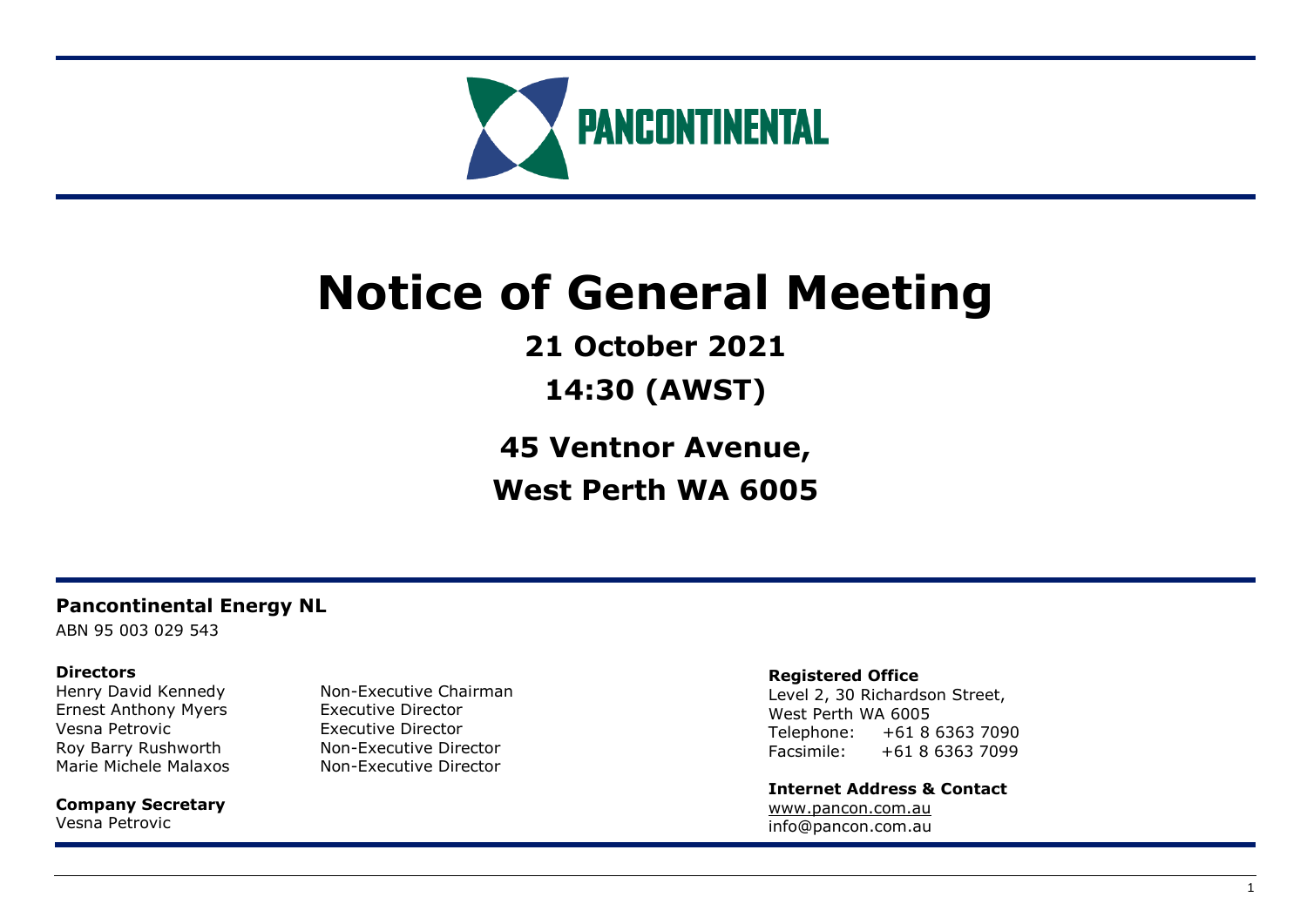# **Pancontinental Energy NL NOTICE OF MEETING 2021**

| <b>Items of business</b> | <b>Voting restrictions</b><br>and further<br>information                                                                |                                                                                                                                                                                                                                                                                                       |                        |        |
|--------------------------|-------------------------------------------------------------------------------------------------------------------------|-------------------------------------------------------------------------------------------------------------------------------------------------------------------------------------------------------------------------------------------------------------------------------------------------------|------------------------|--------|
|                          | <b>SPECIAL BUSINESS</b>                                                                                                 |                                                                                                                                                                                                                                                                                                       |                        |        |
| 1.                       | <b>Ratification of</b><br><b>Share Placement</b>                                                                        | That, for the purposes of Listing Rule 7.4 and for all other purposes,<br>Shareholders ratify the issue of 917,507,325 Shares issued on 26<br>August 2021, on the terms and conditions set out in the<br><b>Explanatory Notes.</b>                                                                    | Ordinary<br>Resolution | Page 4 |
| 2.                       | <b>Approval of Share</b><br><b>issue to Director</b><br>under the<br><b>Placement - Henry</b><br><b>David Kennedy</b>   | That, for the purposes of ASX Listing Rule 10.11, and for all other<br>purposes, Shareholders approve the issue of 100,000,000 Shares<br>to Mr Henry David Kennedy or his nominee at an issue price of<br>\$0.001 per Share, on the terms and conditions set out in the<br><b>Explanatory Notes.</b>  | Ordinary<br>Resolution | Page 5 |
| 3.                       | <b>Approval of Share</b><br><b>issue to Director</b><br>under the<br><b>Placement - Roy</b><br><b>Barry Rushworth</b>   | That, for the purposes of ASX Listing Rule 10.11, and for all other<br>purposes, Shareholders approve the issue of 10,000,000 Shares to<br>Mr Roy Barry Rushworth or his nominee at an issue price of \$0.001<br>per Share, on the terms and conditions set out in the Explanatory<br>Notes.          | Ordinary<br>Resolution | Page 5 |
| 4.                       | <b>Approval of Share</b><br><b>issue to Director</b><br>under the<br><b>Placement - Marie</b><br><b>Michele Malaxos</b> | That, for the purposes of ASX Listing Rule 10.11, and for all other<br>purposes, Shareholders approve the issue of 10,000,000 Shares to<br>Ms Marie Michele Malaxos or her nominee at an issue price of<br>\$0.001 per Share, on the terms and conditions set out in the<br><b>Explanatory Notes.</b> | Ordinary<br>Resolution | Page 5 |

**Terms used in this Notice and the Explanatory Notes are defined in the glossary on page 9.**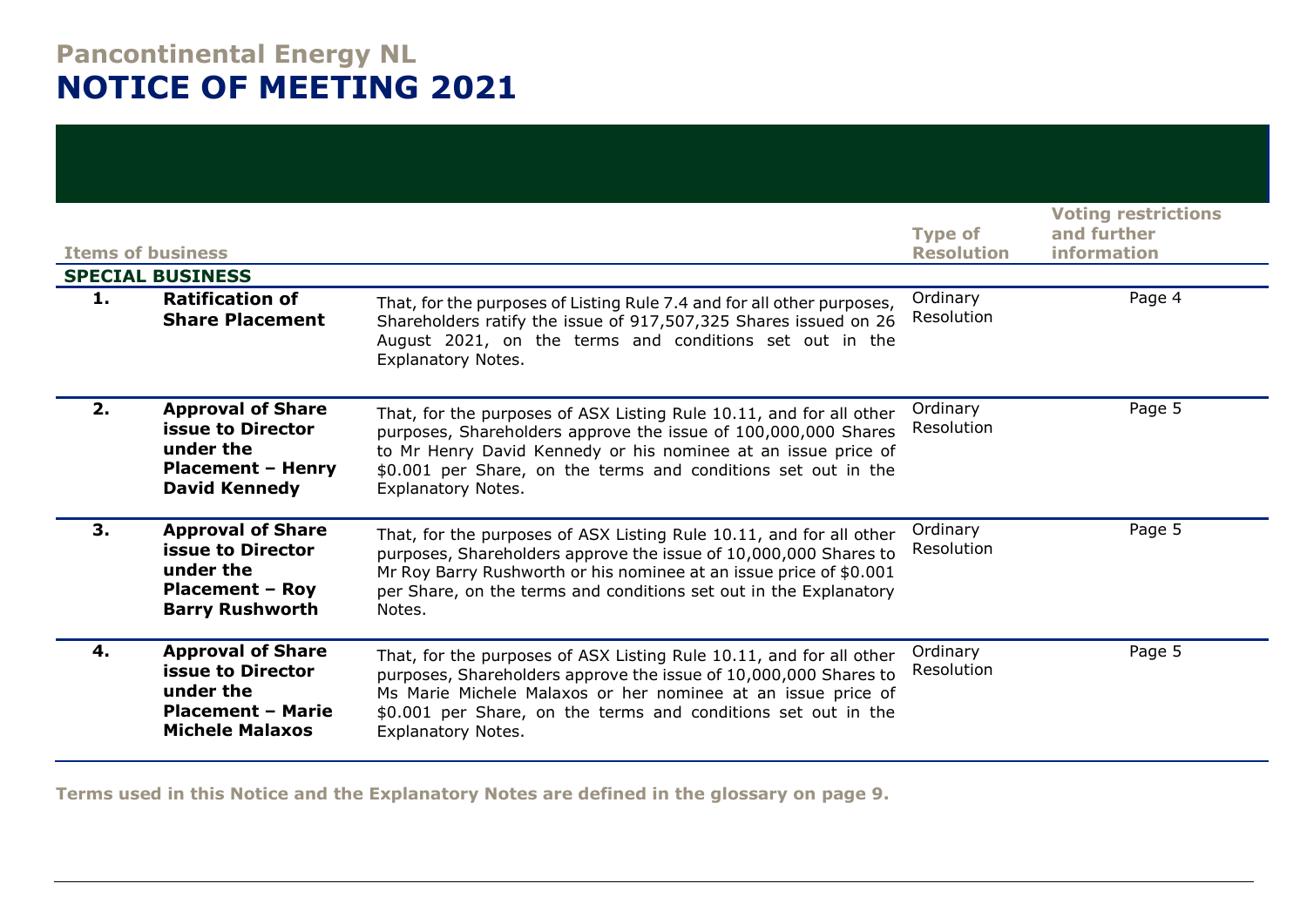# **Pancontinental Energy NL NOTICE OF MEETING 2021**

# **VOTING**

#### **Voting record date**

Shareholders recorded on the Company's register of members at 5:00pm (AWST) on Tuesday 19 October 2021 will be entitled to attend and vote at the General Meeting.

#### **Becoming a Shareholder**

Shareholders who become registered Shareholders after the date of dispatch of this Notice and who wish to vote at the General Meeting by proxy should call +61 8 6363 7090 to request a Proxy Form.

Shareholders who become beneficial Shareholders of Shares by acquiring Shares after the date of dispatch of this Notice and who wish to vote at the General Meeting by proxy should contact their broker or intermediary for instructions on how to do so.

#### **How to vote**

Shareholders can vote in one of two ways:

- by attending the General Meeting and voting; or
- by appointing a proxy to attend and vote on their behalf.

Any applicable voting prohibitions and exclusions for each Item are set out in the Explanatory Notes to this Notice.

Shareholders are asked to arrive at the venue 30 minutes prior to the time designated for the General Meeting, if possible, so that the Company may check their shareholding against the Company's share register and note attendances.

### **PROXY FORMS**

#### **Proxy Form**

Enclosed with this Notice is a personalised Proxy Form. The Proxy Form allows Shareholders not attending the General Meeting to either lodge their vote directly or appoint a proxy to vote on their behalf.

If you hold Shares in more than one capacity, please be sure to complete the Proxy Form relevant to each holding.

#### **Appointing proxies**

Shareholders who are entitled to attend and vote at the General Meeting may appoint a proxy to act generally at the General Meeting on their behalf, and to vote.

To appoint a proxy, the attached Proxy Form should be completed and lodged in accordance with the instructions on that form. A proxy or nominee need not be a Shareholder of the Company.

A Shareholder entitled to cast two or more votes can appoint up to two proxies, and should specify the proportion or number of votes each proxy or nominee is appointed to exercise.

If no proportion or number is specified, each proxy or nominee may exercise half of the Shareholder's votes, with any fractional entitlements disregarded. If you wish to appoint two proxies or two nominees, please call +61 8 6363 7090 and request an additional Proxy Form.

Any directed proxies that are not voted on a poll at the General Meeting will automatically default to the Chair, who is required to vote proxies as directed.

A corporate Shareholder or proxy must appoint a person as its corporate representative.

#### **Appointing the Chair as your proxy**

The Chair intends to vote all available undirected proxies in favour of Items 1, 2, 3 and 4, subject to any applicable voting prohibitions and exclusions set out in this Notice.

#### **Power of attorney and corporate representatives**

If the Proxy Form is signed by an attorney, the power of attorney or a certified copy must be sent with the Proxy Form.

A body corporate member or proxy may elect to appoint a representative, rather than a proxy. In such circumstances, written proof of the representative's appointment must be lodged with, or presented to, the Company before the General Meeting.

A body corporate appointed as a proxy must also lodge a "Certificate of Appointment of a Corporate Representative".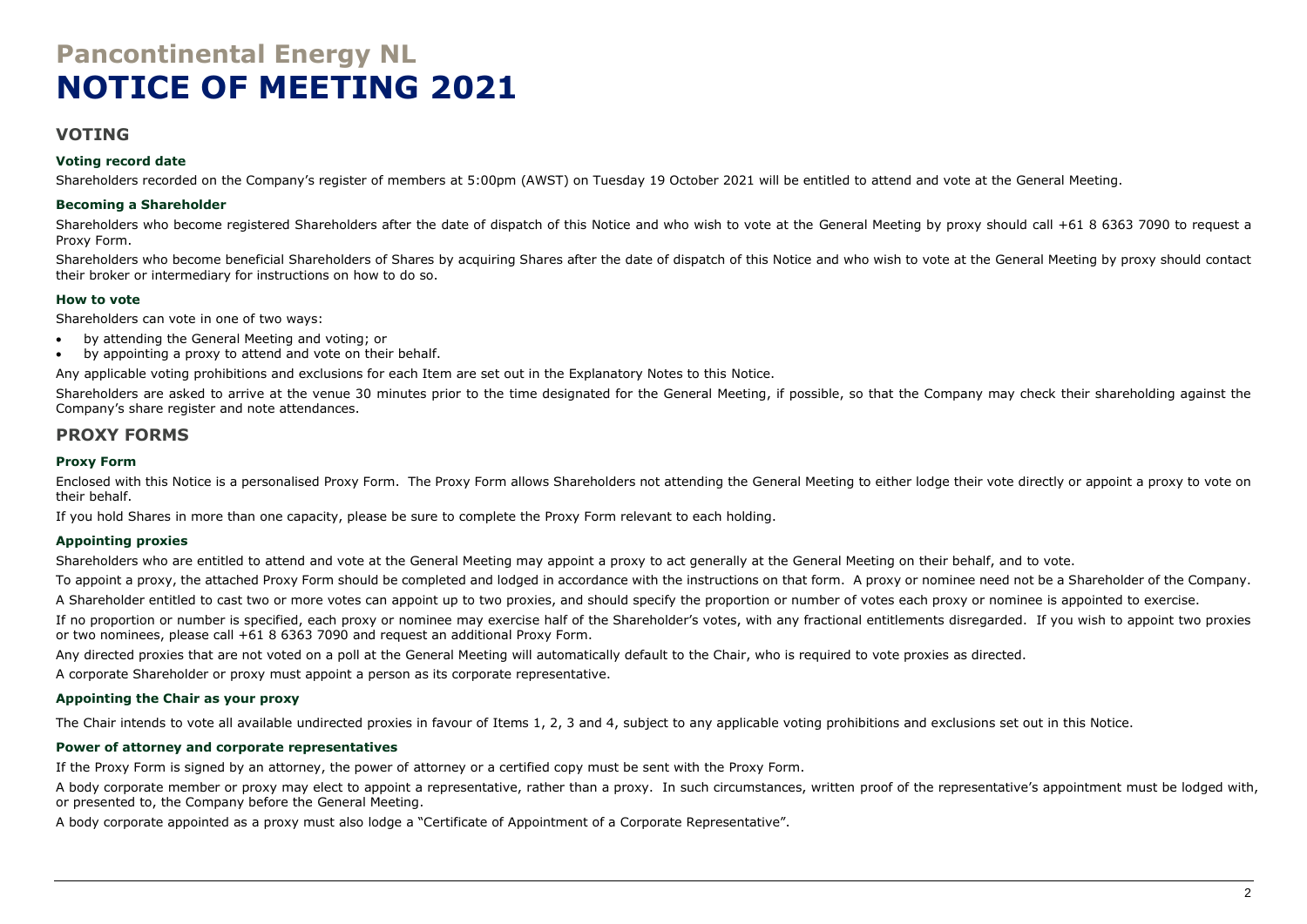# **LODGING PROXY FORMS**

#### **Deadline**

Proxy Forms must be received by Tuesday, 19 October 2021 at 14:30 (AWST).

#### **How to lodge Proxy Forms**

You can lodge your Proxy Forms: **In person**: Advanced Share Registry Limited 110 Stirling Hwy, Nedlands WA 6009 **Mail**: PO Box 1156, Nedlands WA 6909 **Email:** admin@advancedshare.com.au **Facsimile**: to the Company on +61 8 6370 4203 Further details on how to lodge your Proxy Form can be found on the Proxy Form.

# **ENQUIRIES**

Shareholders are invited to contact the Company Secretary by email at [shareholder@pancon.com.au](mailto:shareholder@pancon.com.au) or by telephone on +61 8 6363 7090 if they have any queries in respect of the matters set out in these documents.

### **By order of the Board of Directors**

#### **Vesna Petrovic**

**Company Secretary**

15 September 2021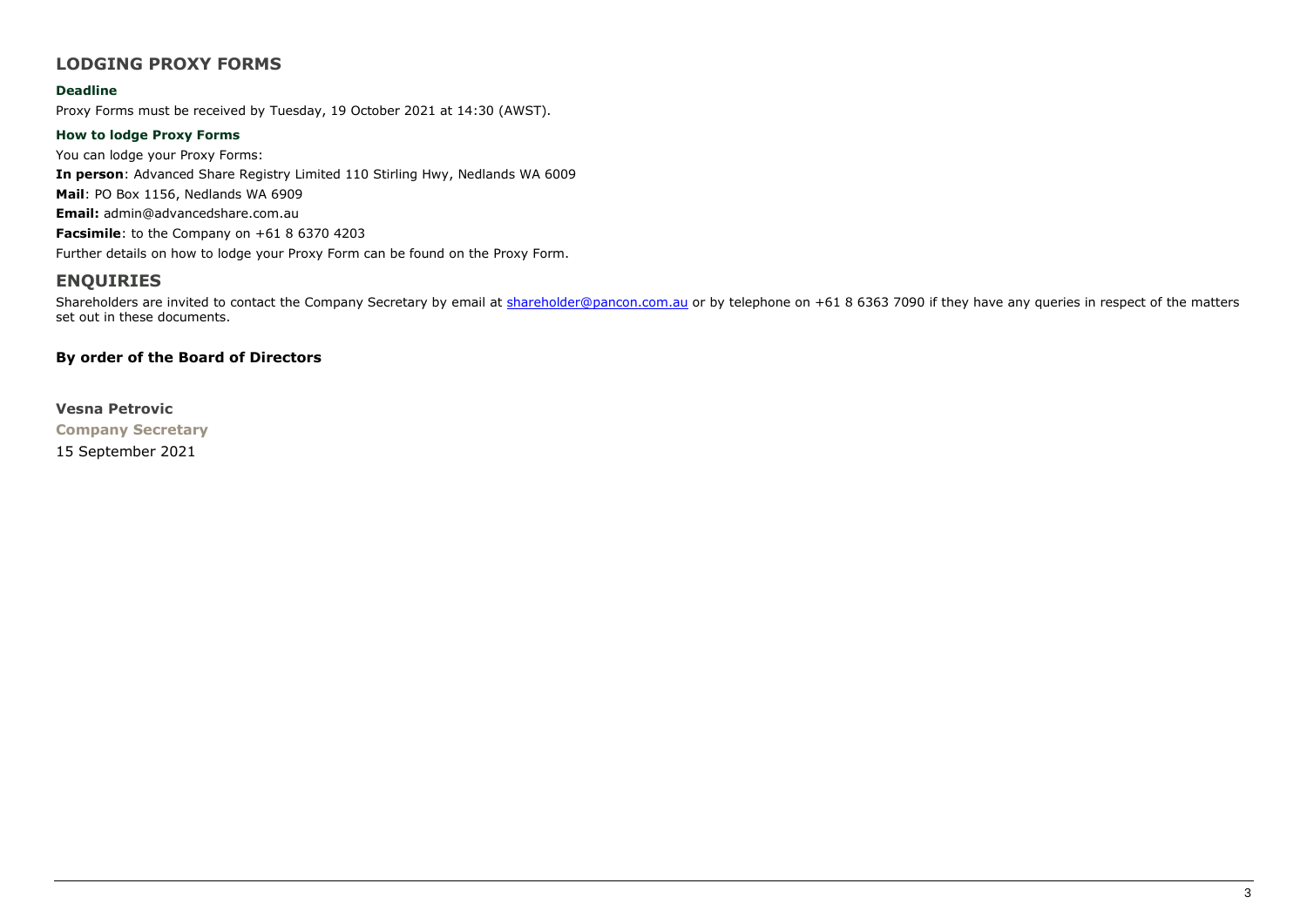# **Pancontinental Energy NL EXPLANATORY NOTES**

# **ITEM 1 – Ratification of Share Placement**

#### **Background**

On 19 August 2021, the Company announced it had completed a bookbuild to raise \$1.0m through a placement of 1,037,507,325 Shares at an issue price of \$0.001 per Share to sophisticated and professional investors (**Placement**). The Company issued 917,507,325 of these Shares (**Placement Shares**) on 26 August 2021. The remaining 120,000,000 Shares to be issued as part of the Placement are proposed to be issued to Directors; Mr Henry David Kennedy, Mr Roy Barry Rushworth and Ms Marie Michele Malaxos or their respective nominees, subject to Shareholder approval being obtained (refer to Items 2, 3 and 4 for further information).

The funds raised from the Placement are to be used in conjunction with existing cash for exploration activities, business development, payment of expenses and general working capital purposes.

Item 1 seeks Shareholder approval to the ratification of the issue of the Placement Shares for the purposes of Listing Rule 7.4.

#### **Listing Rule 7.1**

Broadly speaking, and subject to a number of exceptions, Listing Rule 7.1 limits the amount of equity securities that a listed company can issue without the prior approval of its shareholders over any 12 month period to 15% of the fully paid ordinary securities it had on issue at the start of that period.

The issue of the Placement Shares did not fit within any of these exceptions and so were issued within the Company's 15% limit under Listing Rule 7.1.

Listing Rule 7.4 allows the shareholders of a listed company to approve an issue of equity securities after it has been made

or agreed to be made, provided the Company complied with Listing Rule 7.1 at the time of issuing the relevant equity securities. If they do, the issue is taken to have been approved under Listing Rule 7.1 and so does not reduce the Company's capacity to issue further equity securities without Shareholder approval under that rule.

The Company wishes to retain as much flexibility as possible to issue additional equity securities into the future without having to obtain Shareholder approval for such issues under Listing Rule 7.1. To this end, Item 1 seeks Shareholder approval for the Placement under and for the purposes of Listing Rule 7.4 and for all other purposes.

If Item 1 is approved, the Placement Shares will be treated as if they were issued with the prior approval of Shareholders for the purposes of calculating the Company's 15% limit in Listing Rule 7.1, effectively increasing the number of equity securities it can issue without Shareholder approval over the 12 month period following their issue.

If Item 1 is not approved by the requisite majority, the Placement Shares will count towards the number of equity securities the Company can issue without Shareholder approval pursuant to the 15% limit in Listing Rule 7.1, effectively decreasing the number of equity securities the Company can issue without Shareholder approval over the 12 month period following their issue.

#### **Technical information required by Listing Rule 7.5**

Pursuant to and in accordance with Listing Rule 7.5, the following information is provided in relation to the ratification of the issue of the Placement Shares:

• The Placement Shares were issued to certain sophisticated and professional investors who expressed an interest to the Placement Agents (Euroz Hartleys and 180 Markets) in assisting it to meet its ongoing working capital

requirements by subscribing for Shares. Perth Select Seafoods Pty Ltd, an existing substantial Shareholder, was one of those investors who participated in the Placement.

- The Placement Shares comprise 917,507,325 Shares. The Placement Shares are fully paid ordinary shares in the capital of the Company issued on the same terms and conditions as the Company's existing Shares.
- The Placement Shares were issued on 26 August 2021.
- The issue price was \$0.001 per Placement Share.
- Funds raised from the issue of the Placement Shares are to be used in conjunction with existing cash for exploration activities, business development, payment of expenses and general working capital purposes.
- A voting exclusion statement is set out below.

#### **Voting exclusion statement**

The Company will disregard any votes cast in favour of Item 1 by or on behalf of:

- a person who participated in the issue or is a counterparty to the agreement being approved; or
- an associate of that person or those persons.

However, this voting exclusion does not apply to a vote cast in favour of Item 1 by:

- a person as a proxy or attorney for a person who is entitled to vote on Item 1, in accordance with the directions given to the proxy or attorney to vote on Item 1 in that way; or
- the Chair as proxy or attorney for a person who is entitled to vote on Item 1, in accordance with a direction given to the Chair to vote on Item 1 as the Chair decides; or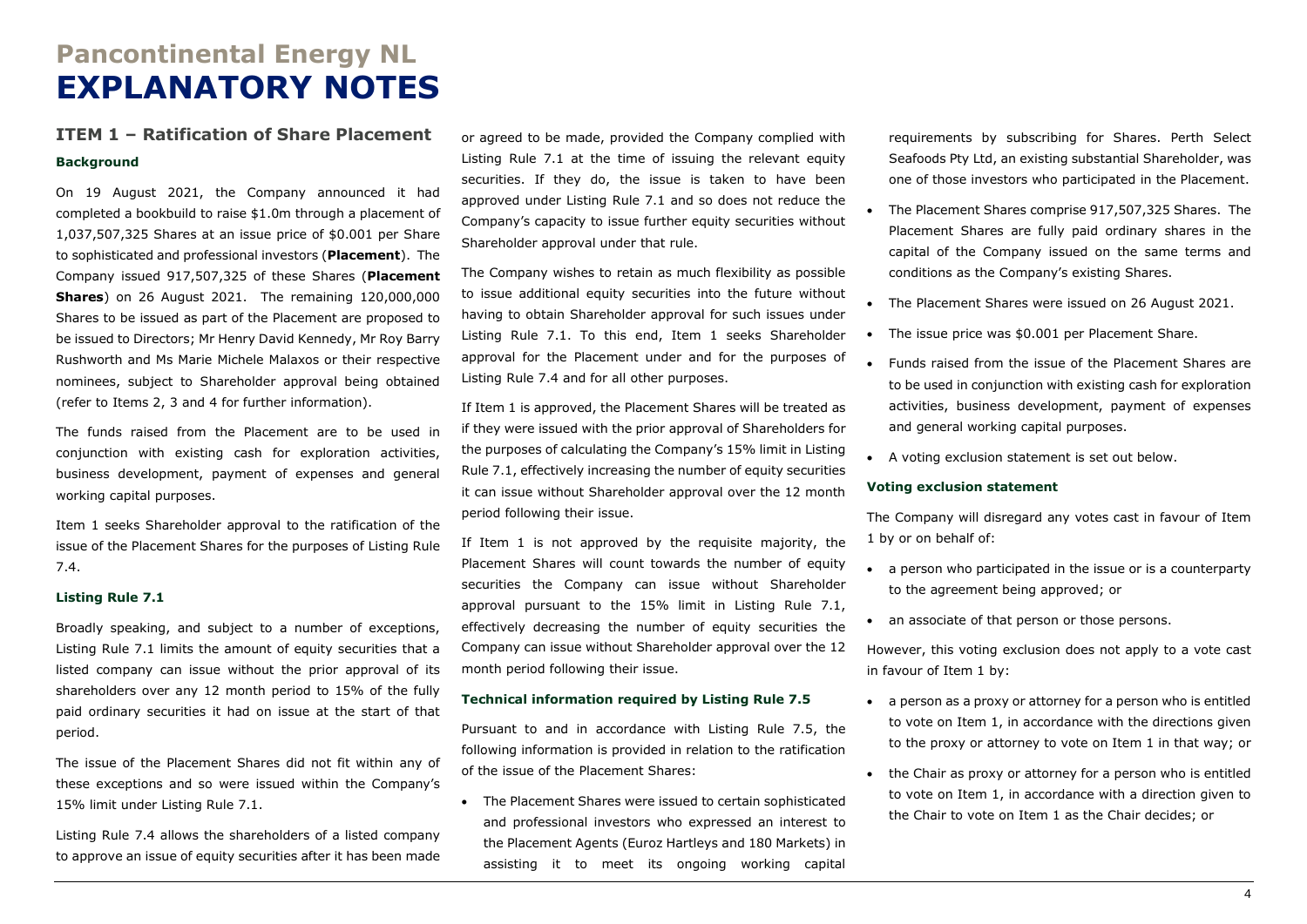- a holder acting solely in a nominee, trustee, custodial or other fiduciary capacity on behalf of a beneficiary provided the following conditions are met:
	- the beneficiary provides written confirmation to the holder that the beneficiary is not excluded from voting, and is not an associate of a person excluded from voting, on Item 1; and
	- the holder votes on Item 1 in accordance with directions given by the beneficiary to the holder to vote in that way.

#### **Board recommendation**

The Board unanimously recommends that Shareholders vote **in favour** of Item 1.

# **ITEMS 2, 3 AND 4 – Approval of Share issue to Directors under the Placement – Henry David Kennedy, Roy Barry Rushworth and Marie Michele Malaxos**

#### **Background**

As part of the Placement described in Item 1 above:

- Mr Henry David Kennedy, a Director, agreed to subscribe for 100,000,000 Shares in his name (**Kennedy Placement**);
- Mr Roy Barry Rushworth, a Director, agreed to subscribe for 10,000,000 Shares in his name (**Rushworth Placement**); and
- Ms Marie Michele Malaxos, a Director, agreed to subscribe for 10,000,000 Shares via her nominee entity Vincelle Pty Ltd (**Malaxos Placement**),

each subject to Shareholder approval.

#### **Section 208 of the Corporations Act**

In accordance with section 208 of the Corporations Act, to give a financial benefit to a related party (which includes a Director), the Company must obtain Shareholder approval unless the giving of the financial benefit falls within an exception in sections 210 to 216 of the Corporations Act. Mr Kennedy, Mr Rushworth and Ms Malaxos are related parties of the Company for the purposes of the Corporations Act because they are Directors.

The Board (excluding Mr Kennedy, MR Rushworth and Ms Malaxos) has formed the view that Shareholder approval under section 208 of the Corporations Act is not required for the proposed issue of Shares pursuant to the Kennedy Placement, the Rushworth Placement and the Malaxos Placement because these Shares will be issued on the same terms as Shares issued to participants in the Placement and as such the giving of the financial benefit is considered to be on arm's length terms and within the exception provided in section 210 of the Corporations Act.

#### **Listing Rule 10.11**

In accordance with ASX Listing Rule 10.11, unless one of the exceptions in ASX Listing Rule 10.12 applies, the Company must not issue, or agree to issue, equity securities to:

- a related party of the Company (including a Director of the Company) (ASX Listing Rule 10.11.1);
- a person who is, or was at any time in the 6 months before the issue or agreement, a substantial (30%+) shareholder in the Company (ASX Listing Rule 10.11.2);
- a person who is, or was at any time in the 6 months before the issue or agreement, a substantial (10%+) shareholder in the Company and who has nominated a Director to the Board of the Company pursuant to a relevant agreement which gives them a right or expectation to do so (ASX Listing Rule 10.11.3);
- an associate of person referred to above (ASX Listing Rule 10.11.4); or
- a person whose relationship with the Company or a person referred to above is such that, in ASX's opinion, the issue

or agreement should be approved by its Shareholders (ASX Listing Rule 10.11.5),

unless it obtains prior Shareholder approval.

The Kennedy Placement, the Rushworth Placement and the Malaxos Placement fall within the scope of Listing Rule 10.11.1 because Mr Kennedy, Mr Rushworth and Ms Malaxos, respectively, are Directors. Accordingly, Items 2, 3 and 4 seek the approval of Shareholders to the Kennedy Placement, the Rushworth Placement and the Malaxos Placement, respectively, under and for the purposes of Listing Rule 10.11 and for all other purposes.

Pursuant to ASX Listing Rule 7.2, exception 14, the effect of passing Items 2, 3 and 4 will be to treat the intended Kennedy Placement, Rushworth Placement and Malaxos Placement as if the Shares the subject of those placements were issued with the prior approval of Shareholders for the purposes of calculating the Company's 15% placement capacity under ASX Listing Rule 7.1 (an explanation of which is included in these Explanatory Notes in relation to Item 1).

If Shareholders do not approve Item 2, the Company will not issue any Shares in connection with the Kennedy Placement (and therefore will not raise any funds from the Kennedy Placement).

If Shareholders do not approve Item 3, the Company will not issue any Shares in connection with the Rushworth Placement (and therefore will not raise any funds from the Rushworth Placement).

If Shareholders do not approve Item 4, the Company will not issue any Shares in connection with the Malaxos Placement (and therefore will not raise any funds from the Malaxos Placement).

#### **Technical information required by Listing Rule 10.13**

In compliance with the requirements of Listing Rule 10.13, information regarding the proposed issue of Shares under Items 2, 3 and 4, respectively, is provided as follows: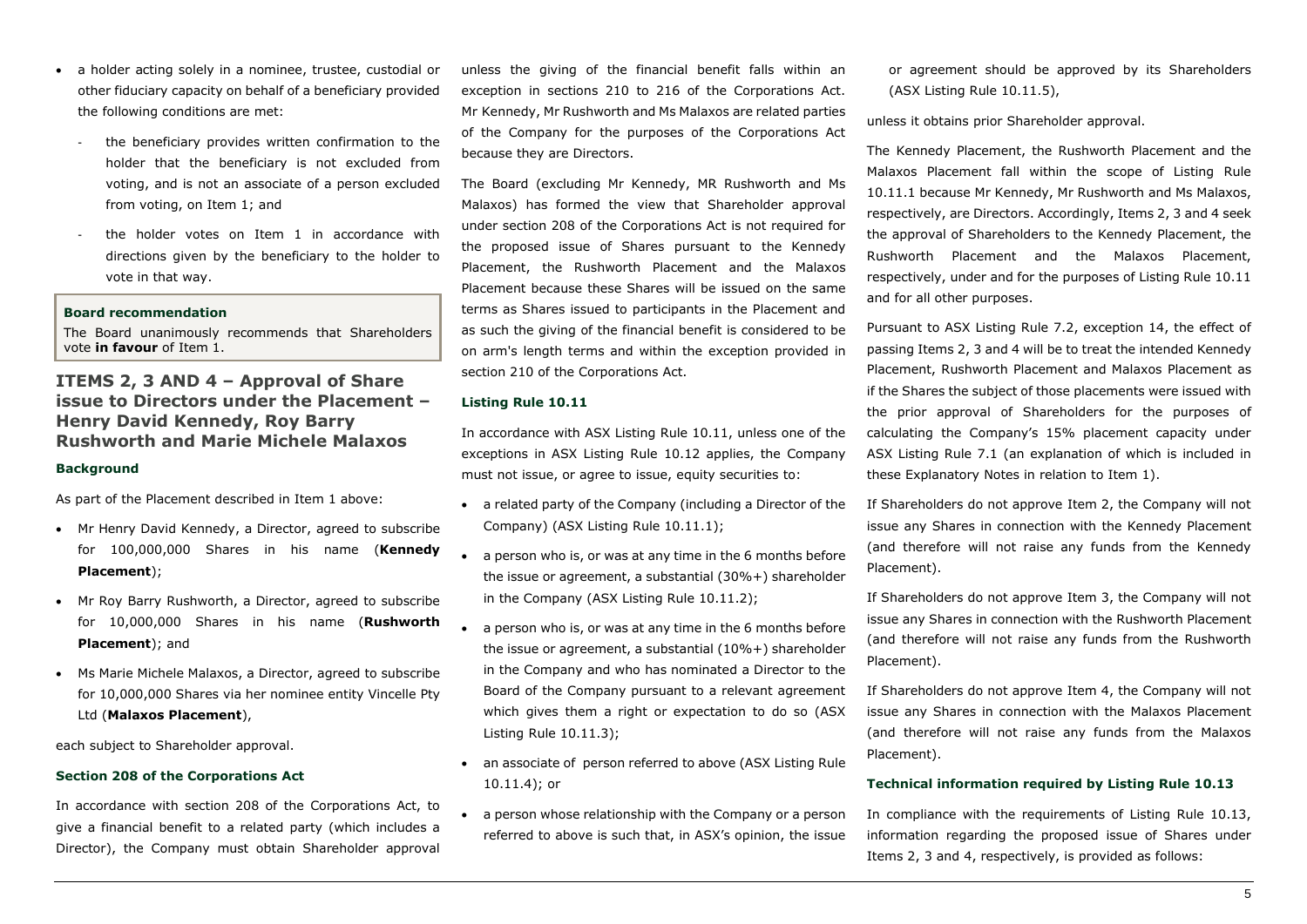- Mr Kennedy, Mr Rushworth and Ms Malaxos are related parties of the Company pursuant to Listing Rule 10.11.1 by virtue of each being a Director.
- Mr Kennedy will be issued 100,000,000 Shares if the Kennedy Placement is approved. Mr Rushworth will be issued 10,000,000 Shares if the Rushworth Placement is approved. Ms Malaxos' nominee entity Vincelle Pty Ltd will be issued 10,000,000 Shares if the Malaxos Placement is approved. The Shares will be fully paid ordinary shares in the capital of the Company and will rank equally in all respects with the Company's existing Shares then on issue.
- The Company intends to issue the Shares to the respective nominee entities of Mr Kennedy, Mr Rushworth and Ms Malaxos as soon as practicable after Shareholder approval is obtained, and in any event no later than one month after the date of Shareholder approval. The Company intends to issue all of the Shares pursuant to Items 2, 3 and 4 on the same date (assuming Shareholder approval is obtained).
- The issue price is \$0.001 per Share.
- The issues to the nominee entities of Mr Kennedy, Mr Rushworth and Ms Malaxos are part of the Placement described in Item 1 and the funds raised are to be used in conjunction with existing cash for exploration activities, business development, payment of expenses and general working capital purposes.
- The issues are not intended to remunerate or incentivise Mr Kennedy, Mr Rushworth or Ms Malaxos in their respective capacities as Directors. Mr Kennedy, Mr Rushworth and Ms Malaxos participated in the Placement (via their respective nominee entities) on the same terms as other investors, other than in relation to the issue of the Shares to them being subject to Shareholder approval.
- A voting exclusion statement is set out below.

#### **Voting exclusion statement**

- ➢ The Company will disregard any votes cast in favour of Item 2 by or on behalf of:
- Mr Kennedy and any other person who will obtain a material benefit as a result of the issue of the Shares (except a benefit solely by reason of being a Shareholder); or
- an associate of that person or those persons.

However, this voting exclusion does not apply to a vote cast in favour of Item 2 by:

- a person as a proxy or attorney for a person who is entitled to vote on Item 2, in accordance with the directions given to the proxy or attorney to vote on Item 2 in that way; or
- the Chair as proxy or attorney for a person who is entitled to vote on Item 2, in accordance with a direction given to the Chair to vote on Item 2 as the Chair decides; or
- a holder acting solely in a nominee, trustee, custodial or other fiduciary capacity on behalf of a beneficiary provided the following conditions are met:
	- the beneficiary provides written confirmation to the holder that the beneficiary is not excluded from voting, and is not an associate of a person excluded from voting, on Item 2; and
- the holder votes on Item 2 in accordance with directions given by the beneficiary to the holder to vote in that way.
- The Company will disregard any votes cast in favour of Item 3 by or on behalf of:
- Mr Rushworth and any other person who will obtain a material benefit as a result of the issue of the Shares (except a benefit solely by reason of being a Shareholder); or
- an associate of that person or those persons.

However, this voting exclusion does not apply to a vote cast in favour of Item 3 by:

- a person as a proxy or attorney for a person who is entitled to vote on Item 3, in accordance with the directions given to the proxy or attorney to vote on Item 3 in that way; or
- the Chair as proxy or attorney for a person who is entitled to vote on Item 3, in accordance with a direction given to the Chair to vote on Item 3 as the Chair decides; or
- a holder acting solely in a nominee, trustee, custodial or other fiduciary capacity on behalf of a beneficiary provided the following conditions are met:
	- the beneficiary provides written confirmation to the holder that the beneficiary is not excluded from voting, and is not an associate of a person excluded from voting, on Item 3; and
	- the holder votes on Item 3 in accordance with directions given by the beneficiary to the holder to vote in that way.
- ➢ The Company will disregard any votes cast in favour of Item 4 by or on behalf of:
- Ms Malaxos, her nominee entity Vincelle Pty Ltd and any other person who will obtain a material benefit as a result of the issue of the Shares (except a benefit solely by reason of being a Shareholder); or
- an associate of that person or those persons.

However, this voting exclusion does not apply to a vote cast in favour of Item 4 by:

- a person as a proxy or attorney for a person who is entitled to vote on Item 4, in accordance with the directions given to the proxy or attorney to vote on Item 4 in that way; or
- the Chair as proxy or attorney for a person who is entitled to vote on Item 4, in accordance with a direction given to the Chair to vote on Item 4 as the Chair decides; or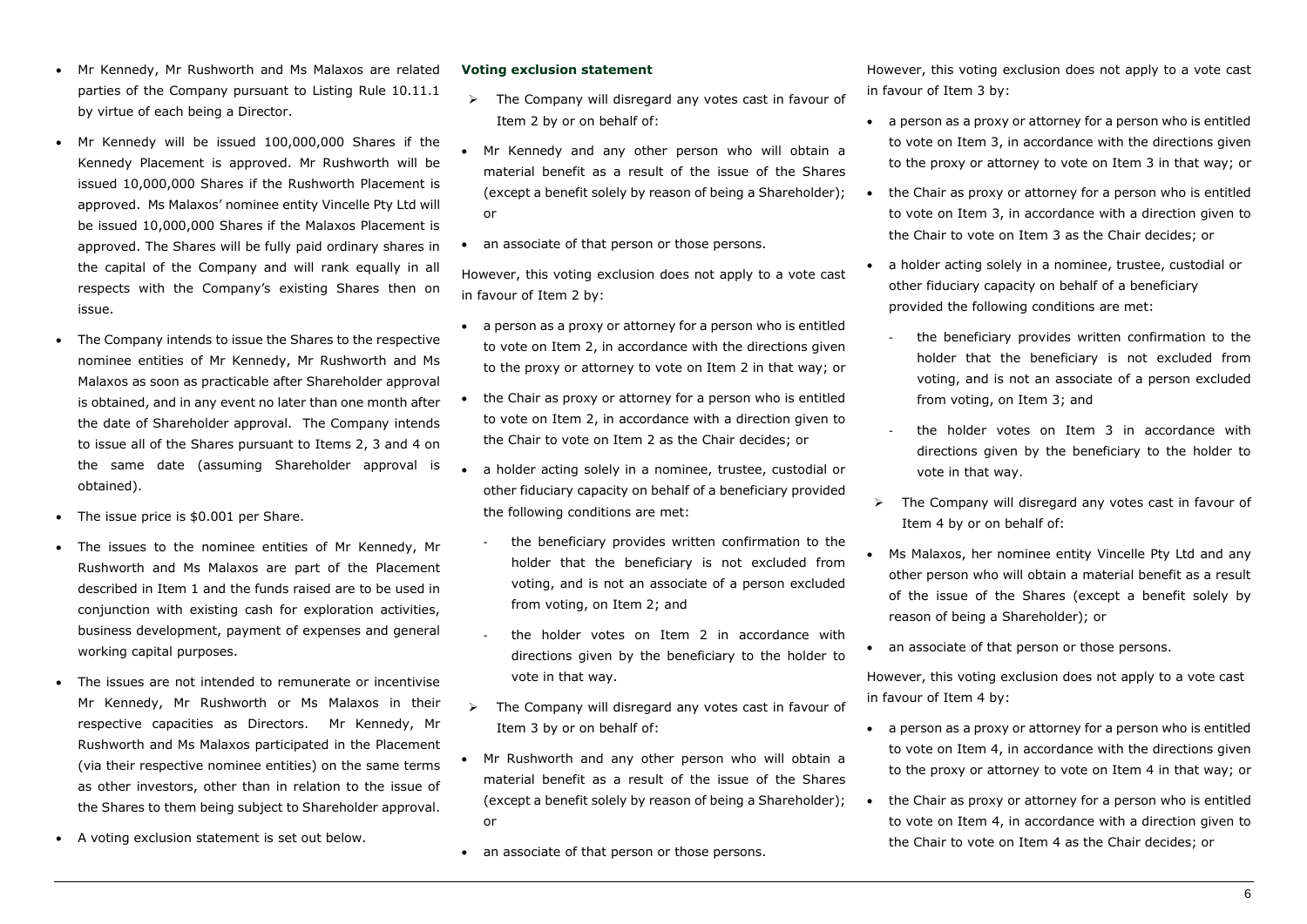- a holder acting solely in a nominee, trustee, custodial or other fiduciary capacity on behalf of a beneficiary provided the following conditions are met:
	- the beneficiary provides written confirmation to the holder that the beneficiary is not excluded from

voting, and is not an associate of a person excluded from voting, on Item 4; and

- the holder votes on Item 4 in accordance with directions given by the beneficiary to the holder to vote in that way.

#### **Board recommendation**

The Board (other than Mr Kennedy in respect of Item 2 given his interest in Item 2, Mr Rushworth in respect of Item 3 given his interest in Item 3, and Ms Malaxos in respect of Item 4 given her interest in Item 4) unanimously recommends that Shareholders vote **in favour** of Items 2, 3 and 4.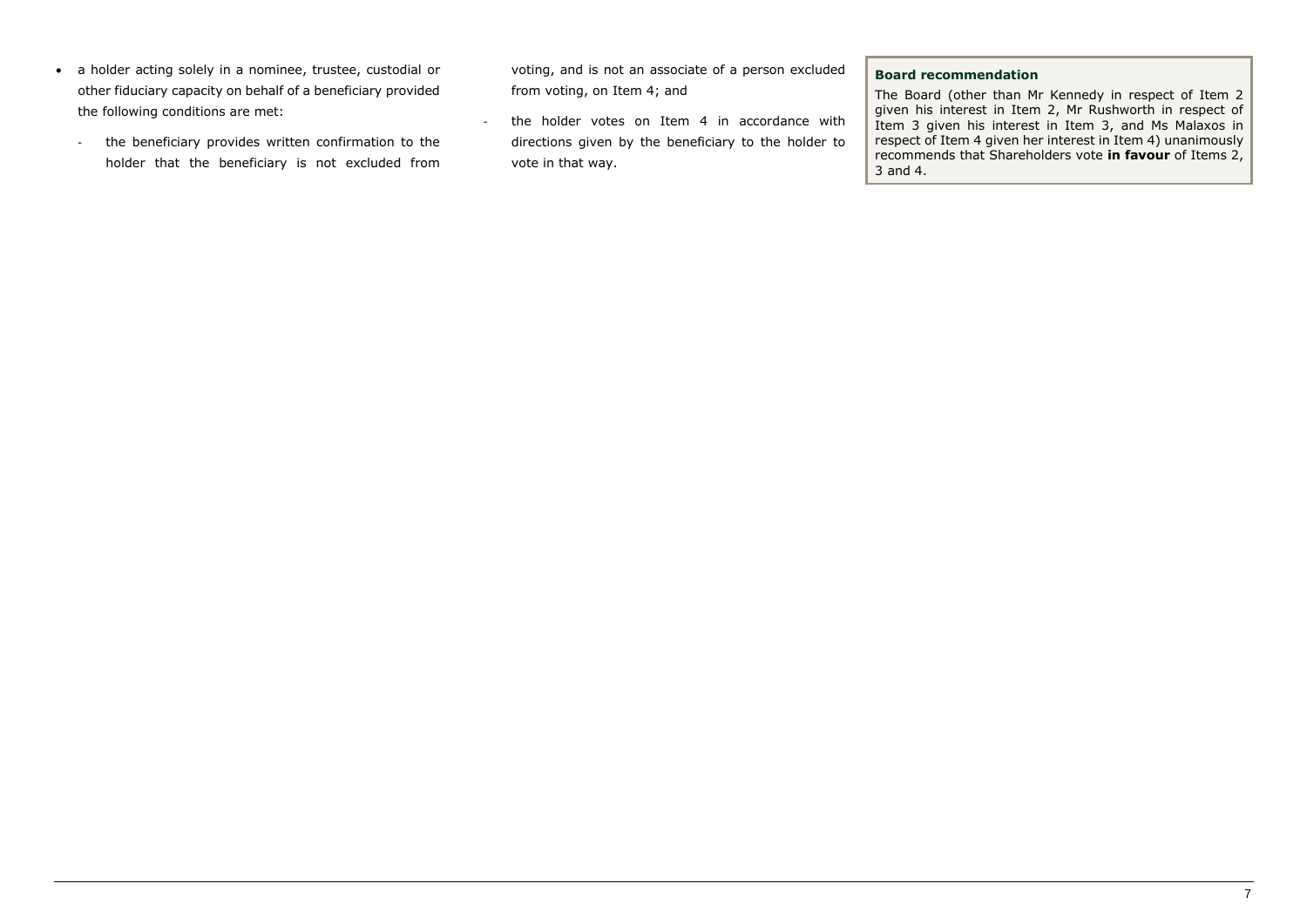# **Pancontinental Energy NL**

| A\$ or \$                                              | Australian dollars.                                                                                                                                                             |  |  |  |
|--------------------------------------------------------|---------------------------------------------------------------------------------------------------------------------------------------------------------------------------------|--|--|--|
| <b>ASIC</b>                                            | The Australian Securities and Investments Commission.                                                                                                                           |  |  |  |
| <b>ASX</b>                                             | ASX Limited (ABN 98 008 624 691), or as the context<br>requires, the financial market operated by it.                                                                           |  |  |  |
| <b>AWST</b>                                            | Australian Western Standard Time.                                                                                                                                               |  |  |  |
| <b>Board</b>                                           | The Board of Directors of the Company.                                                                                                                                          |  |  |  |
| Chair                                                  | The Chair of the General Meeting.                                                                                                                                               |  |  |  |
| <b>Company</b> or<br><b>Pancontinental</b>             | Pancontinental Energy NL<br>(ABN 95 003 029 543).                                                                                                                               |  |  |  |
| <b>Corporations</b><br>Act                             | Corporations Act 2001 (Cth).                                                                                                                                                    |  |  |  |
| <b>Director</b>                                        | A Director of the Company.                                                                                                                                                      |  |  |  |
| General<br><b>Meeting</b>                              | The General Meeting of Shareholders of the Company to be<br>held at 45 Ventnor Avenue, West Perth WA 6005 on 21<br>October 2021 at 14:30 (AWST), or any adjournment<br>thereof. |  |  |  |
| <b>Explanatory</b><br><b>Notes</b>                     | The Explanatory Notes attached to the Notice of Meeting.                                                                                                                        |  |  |  |
| Item                                                   | Each resolution set out in the Notice of Meeting or item of<br>business.                                                                                                        |  |  |  |
| <b>Listing Rules</b>                                   | The listing rules of the ASX.                                                                                                                                                   |  |  |  |
| <b>Notice or</b><br><b>Notice of</b><br><b>Meeting</b> | The notice convening the General Meeting.                                                                                                                                       |  |  |  |
| Ordinary<br><b>Resolution</b>                          | A resolution that must be passed by at least 50% of the<br>votes cast by Shareholders being in favour of the<br>resolution.                                                     |  |  |  |
| <b>Proxy Form</b>                                      | The Proxy Form included with the Notice.                                                                                                                                        |  |  |  |
| Share                                                  | A fully paid ordinary share in the capital of the Company.                                                                                                                      |  |  |  |
| <b>Shareholder</b>                                     | Any person holding a Share in the Company's share<br>register.                                                                                                                  |  |  |  |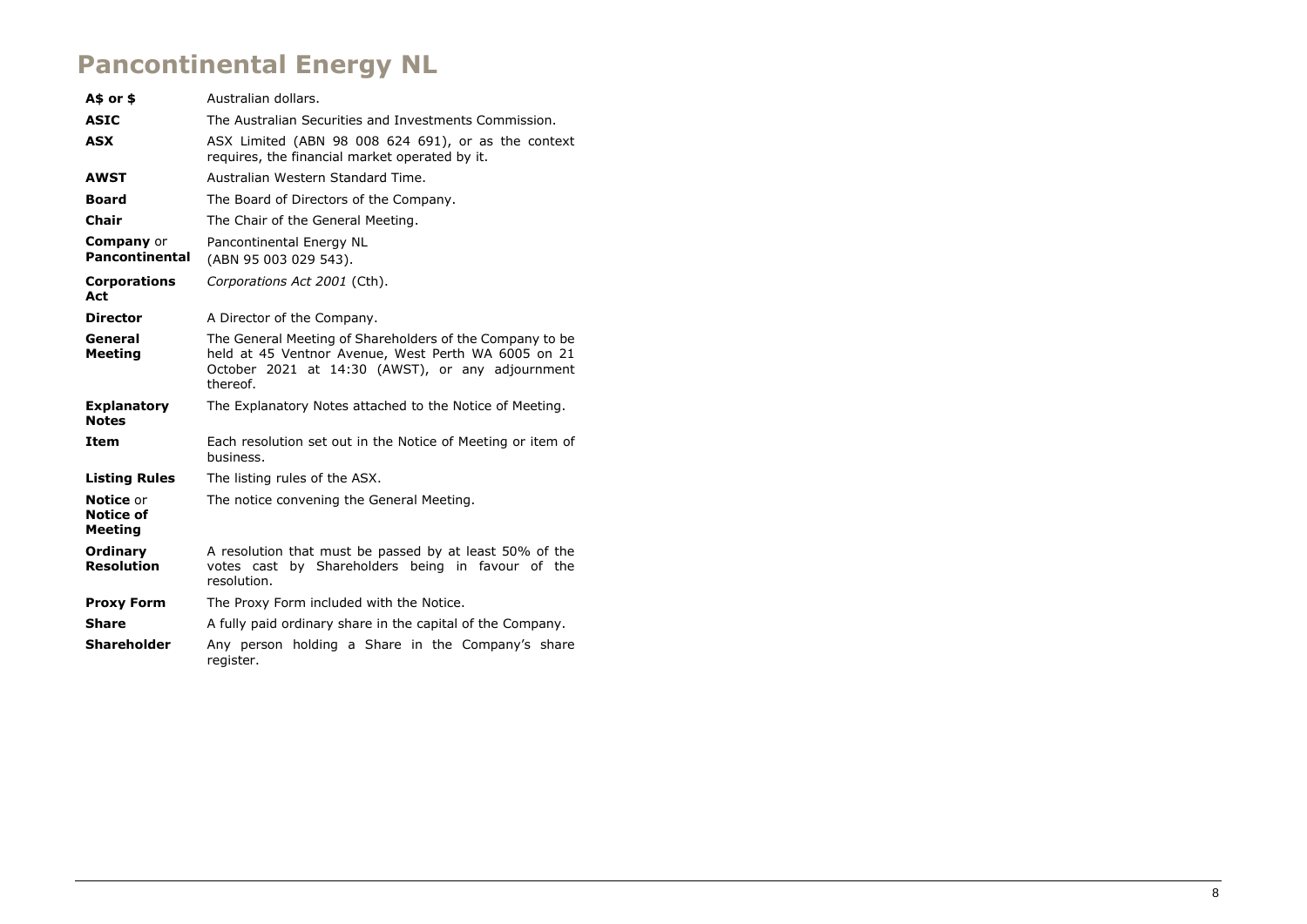

# **LODGE YOUR PROXY APPOINTMENT ONLINE**

- ⇔ **ONLINE PROXY APPOINTMENT** www.advancedshare.com.au/investor-login
- **MOBILE DEVICE PROXY APPOINTMENT** О Lodge your proxy by scanning the QR code below, and enter your registered postcode. It is a fast, convenient and a secure way to lodge your vote.

# 2021 GENERAL MEETING PROXY FORM

**STEP 1**

**STEP 2**

**STEP 3**

**APPOINT A PROXY**

I/We being shareholder(s) of Pancontinental Energy NL and entitled to attend and vote hereby:

|   |                                                                                                                                                                                                                                                                                                                                                                                                             | The Chair of the<br>Meeting                                                                                                                                                                                                                                                                                                                                                                                                                                                                                                                                                                                                                                                                                                                                                                                                                                                                                                                     | <b>OR</b> |                                                                                                                                     |  | $\frac{1}{2}$ PLEASE NOTE: If you leave the section blank,<br>the Chair of the Meeting will be your proxy. |     |  |                  |  |
|---|-------------------------------------------------------------------------------------------------------------------------------------------------------------------------------------------------------------------------------------------------------------------------------------------------------------------------------------------------------------------------------------------------------------|-------------------------------------------------------------------------------------------------------------------------------------------------------------------------------------------------------------------------------------------------------------------------------------------------------------------------------------------------------------------------------------------------------------------------------------------------------------------------------------------------------------------------------------------------------------------------------------------------------------------------------------------------------------------------------------------------------------------------------------------------------------------------------------------------------------------------------------------------------------------------------------------------------------------------------------------------|-----------|-------------------------------------------------------------------------------------------------------------------------------------|--|------------------------------------------------------------------------------------------------------------|-----|--|------------------|--|
|   |                                                                                                                                                                                                                                                                                                                                                                                                             | or failing the individual(s) or body corporate(s) named, or if no individual(s) or body corporate(s) are named, the Chair of the Meeting, as<br>my/our proxy to act generally at the Meeting on my/our behalf, including to vote in accordance with the following directions (or, if no<br>directions have been given, and to the extent permitted by law, as the proxy sees fit), at the General Meeting of the Company to be held<br>at 45 Ventnor Avenue, West Perth WA 6005 on 21 October 2021 at 14:30 (AWST) and at any adjournment or postponement of that<br>Meeting.<br><b>CHAIR'S VOTING INTENTION IN RELATION TO UNDIRECTED PROXIES:</b><br>The Chair intends to vote undirected proxies in favour of all Resolutions. In exceptional circumstances the Chair may change his/her voting<br>intention on any Resolution. In the event this occurs an ASX announcement will be made immediately disclosing the reasons for the change. |           |                                                                                                                                     |  |                                                                                                            |     |  |                  |  |
|   |                                                                                                                                                                                                                                                                                                                                                                                                             | <b>VOTING DIRECTIONS</b>                                                                                                                                                                                                                                                                                                                                                                                                                                                                                                                                                                                                                                                                                                                                                                                                                                                                                                                        |           |                                                                                                                                     |  |                                                                                                            |     |  |                  |  |
|   | <b>Resolutions</b>                                                                                                                                                                                                                                                                                                                                                                                          |                                                                                                                                                                                                                                                                                                                                                                                                                                                                                                                                                                                                                                                                                                                                                                                                                                                                                                                                                 |           |                                                                                                                                     |  |                                                                                                            | For |  | Against Abstain* |  |
|   | <b>Ratification of Share Placement</b><br>1                                                                                                                                                                                                                                                                                                                                                                 |                                                                                                                                                                                                                                                                                                                                                                                                                                                                                                                                                                                                                                                                                                                                                                                                                                                                                                                                                 |           |                                                                                                                                     |  |                                                                                                            |     |  |                  |  |
|   | Approval of Share issue to Director under the Placement - Henry David Kennedy<br>$\mathbf{2}$                                                                                                                                                                                                                                                                                                               |                                                                                                                                                                                                                                                                                                                                                                                                                                                                                                                                                                                                                                                                                                                                                                                                                                                                                                                                                 |           |                                                                                                                                     |  |                                                                                                            |     |  |                  |  |
|   | Approval of Share issue to Director under the Placement - Roy Barry Rushworth<br>3                                                                                                                                                                                                                                                                                                                          |                                                                                                                                                                                                                                                                                                                                                                                                                                                                                                                                                                                                                                                                                                                                                                                                                                                                                                                                                 |           |                                                                                                                                     |  |                                                                                                            |     |  |                  |  |
|   | Approval of Share issue to Director under the Placement - Marie Michele Malaxos<br>4                                                                                                                                                                                                                                                                                                                        |                                                                                                                                                                                                                                                                                                                                                                                                                                                                                                                                                                                                                                                                                                                                                                                                                                                                                                                                                 |           |                                                                                                                                     |  |                                                                                                            |     |  |                  |  |
|   | * If you mark the Abstain box for a particular Resolution, you are directing your proxy not to vote on your behalf on a show of hands<br>or on a poll and your votes will not be counted in computing the required majority on a poll.                                                                                                                                                                      |                                                                                                                                                                                                                                                                                                                                                                                                                                                                                                                                                                                                                                                                                                                                                                                                                                                                                                                                                 |           |                                                                                                                                     |  |                                                                                                            |     |  |                  |  |
|   |                                                                                                                                                                                                                                                                                                                                                                                                             |                                                                                                                                                                                                                                                                                                                                                                                                                                                                                                                                                                                                                                                                                                                                                                                                                                                                                                                                                 |           | <b>SIGNATURE OF SHAREHOLDERS - THIS MUST BE COMPLETED</b>                                                                           |  |                                                                                                            |     |  |                  |  |
| n |                                                                                                                                                                                                                                                                                                                                                                                                             | Shareholder 1 (Individual)                                                                                                                                                                                                                                                                                                                                                                                                                                                                                                                                                                                                                                                                                                                                                                                                                                                                                                                      |           | Joint Shareholder 2 (Individual)                                                                                                    |  | Joint Shareholder 3 (Individual)                                                                           |     |  |                  |  |
|   |                                                                                                                                                                                                                                                                                                                                                                                                             | Sole Director and Sole Company Secretary                                                                                                                                                                                                                                                                                                                                                                                                                                                                                                                                                                                                                                                                                                                                                                                                                                                                                                        |           | Director/Company Secretary (Delete one)                                                                                             |  | Director                                                                                                   |     |  |                  |  |
|   | This form should be signed by the shareholder. If a joint holding, all the shareholders should sign. If signed by the shareholder's attorney,<br>the power of attorney must have been previously noted by the registry or a certified copy attached to this form. If executed by a company,<br>the form must be executed in accordance with the company's constitution and the Corporations Act 2001 (Cth). |                                                                                                                                                                                                                                                                                                                                                                                                                                                                                                                                                                                                                                                                                                                                                                                                                                                                                                                                                 |           |                                                                                                                                     |  |                                                                                                            |     |  |                  |  |
|   | <b>Email Address</b>                                                                                                                                                                                                                                                                                                                                                                                        |                                                                                                                                                                                                                                                                                                                                                                                                                                                                                                                                                                                                                                                                                                                                                                                                                                                                                                                                                 |           |                                                                                                                                     |  |                                                                                                            |     |  |                  |  |
|   |                                                                                                                                                                                                                                                                                                                                                                                                             | remittance, and selected announcements.                                                                                                                                                                                                                                                                                                                                                                                                                                                                                                                                                                                                                                                                                                                                                                                                                                                                                                         |           | Please tick here to agree to receive communications sent by the Company via email. This may include meeting notifications, dividend |  |                                                                                                            |     |  |                  |  |